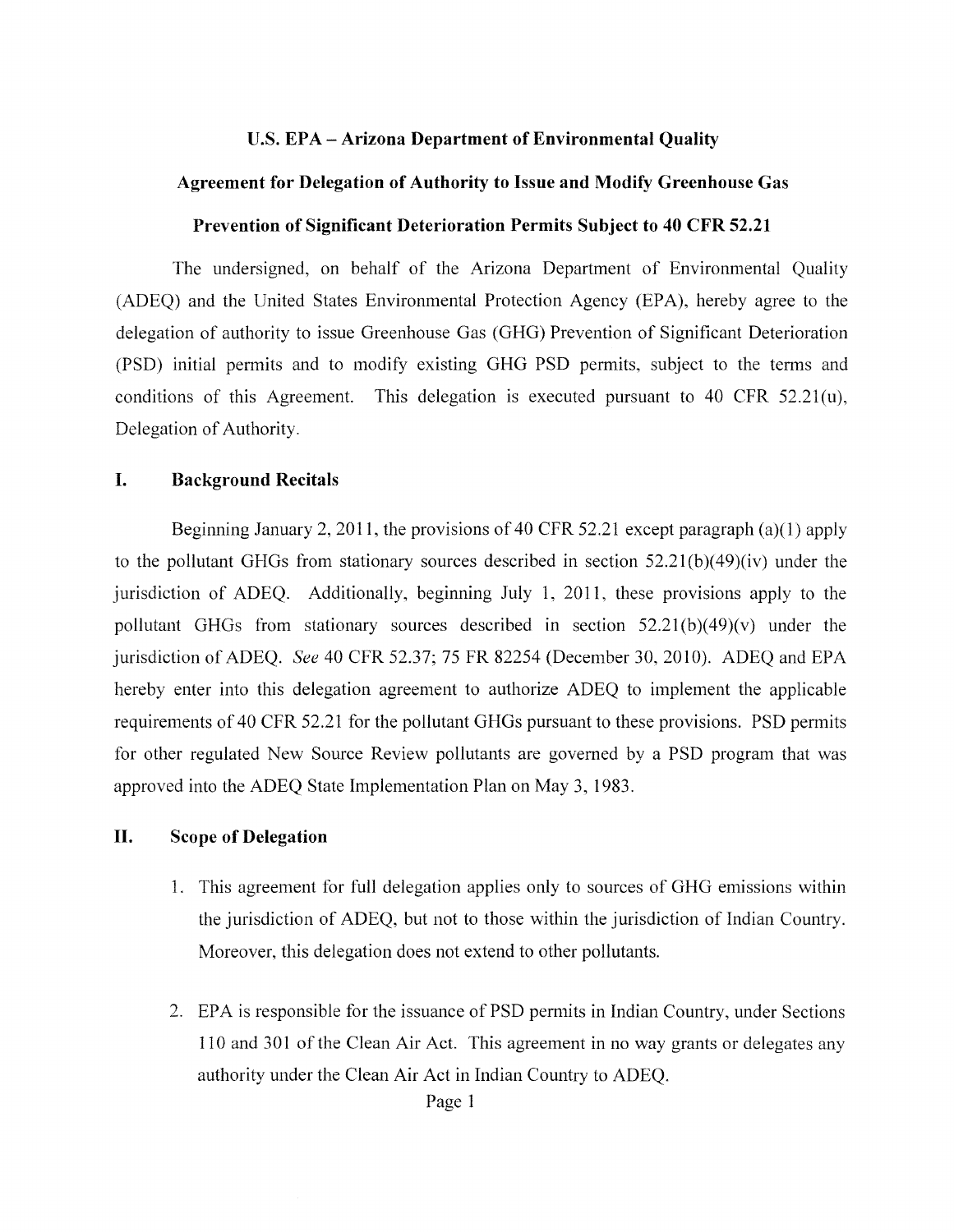## **III. Applicability**

- 1. EPA and ADEQ have agreed to this delegation of PSD authority to allow ADEQ to issue initial and modified PSD permits. (Modifications include Administrative Amendments, Major Modifications, and non-Major Modifications.)
- 2. Pursuant to this delegation agreement, ADEQ shall have primary responsibility for issuing all new and modified PSD permit(s) for sources that emit or potentially emit GHGs.
- 3. This delegation of PSD authority becomes effective upon the date of the signatures of both parties to this Agreement.

## **IV. General Delegation Conditions**

- 1. ADEQ shall issue PSD permits under this delegation agreement in accordance with 40 CFR 52.21 and 40 CFR 124, as amended on or after July **1,** 2010, except as provided herein.
- 2. This delegation extends to any revisions promulgated to 40 CFR 52.21 and 40 CFR 124 relating to regulation of GHGs. The terms "40 CFR 52.21" and "40 CFR 124," as used in the delegation request and throughout this Agreement, include such regulations as in effect on the date this Agreement is executed and any revisions that are promulgated after that date.
- 3. Upon notification from EPA, ADEQ will adopt new regulations or directives related to the emissions of GHGs that are necessary to implement any additional requirements pertinent to the PSD program promulgated by EPA, except that if ADEQ determines that any such action conflicts with State or local law, or exceeds ADEQ's authority or ability to fully and satisfactorily carry out such responsibilities, ADEQ will promptly consult with EPA and may, after such consultation, terminate this delegation agreement.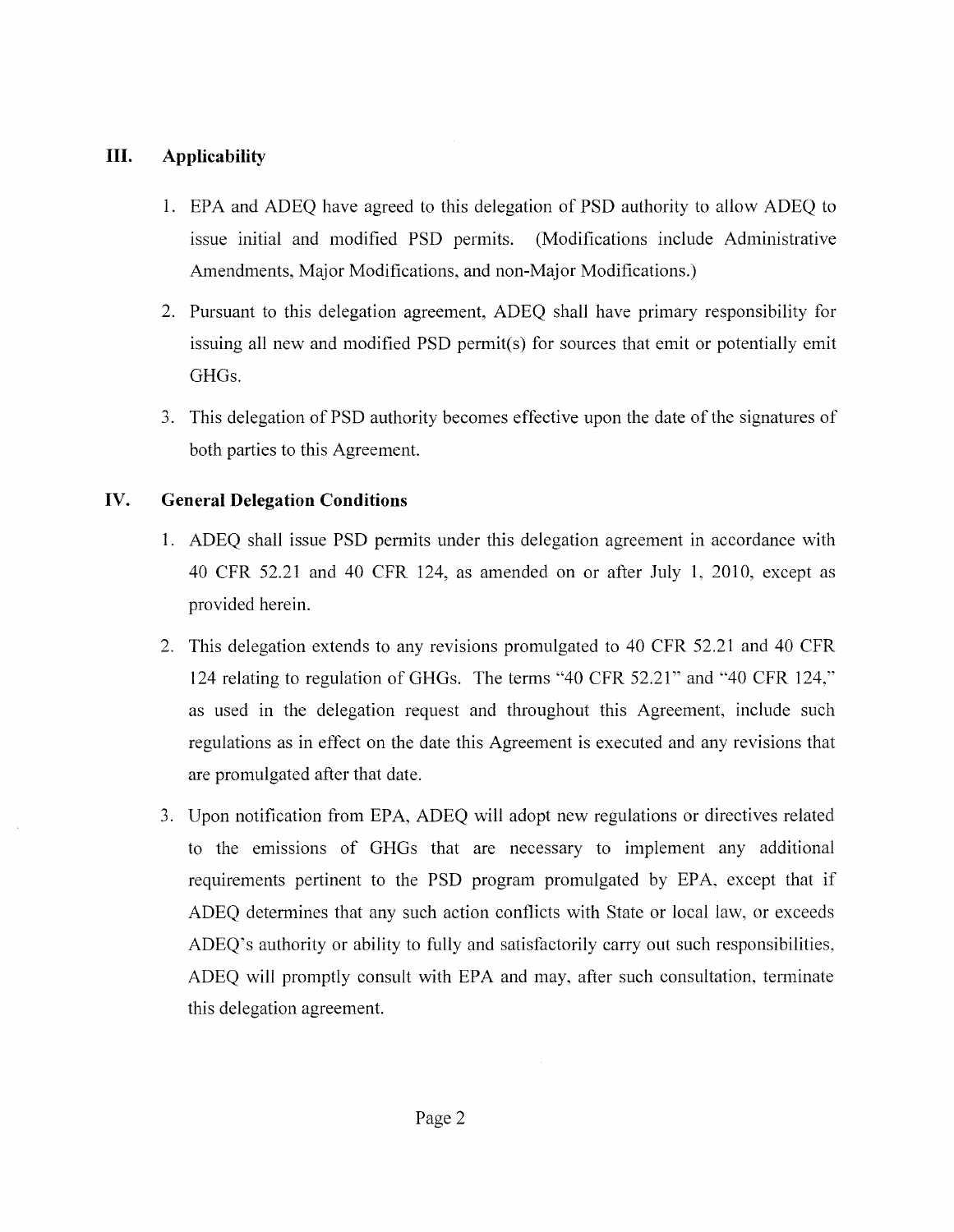- 4. This delegation may be amended at any time by the formal written agreement of both ADEQ and the EPA. including amendments to add, change, or remove terms or conditions of this Agreement.
- 5. EPA may review the PSD permit(s) issued by ADEQ to ensure that ADEQ's implementation of this delegation agreement is consistent with federal PSD regulations for major sources and major modifications (40 CFR 52.21).
- 6. If the EPA determines that ADEQ is not implementing or enforcing the PSD program in accordance with the terms and conditions of this delegation agreement, the requirements of 40 CFR 52.21, 40 CFR 124 or the Clean Air Act, EPA will promptly consult with ADEQ, and may, after such consultation, revoke this delegation agreement in whole or in part. Any such revocation shall be effective as of the date specified in a Notice of Revocation to ADEQ.
- 7. If ADEQ determines that issuing a PSD permit in accordance with the terms and conditions of this agreement, the requirements of 40 CFR 52.21, 40 CFR 124, any other applicable regulations or guidance memorandum, or the Clean Air Act conflicts with State or local law, or exceeds ADEQ's authority or resources to fully and satisfactorily carry out such responsibilities, ADEQ may, after consultation with EPA, remand administration of these pennits to EPA. Any such remand shall be effective as of the date specified in a Notice of Remand to EPA.
- 8. The permit appeal provisions of 40 CFR 124, including subpart C thereof, pertaining to the Environmental Appeals Board (EAB), shall apply to all appeals to the EAB of PSD permits issued by ADEQ under this delegation agreement. For purposes of implementing the federal permit appeal provisions under this delegation, if there is a public comment requesting a change in a draft preliminary determination or draft permit condition, the final permit issued by ADEQ shall contain a statement that for federal PSD purposes and in accordance with 40 CFR 124.15 and 124.19, (1) the effective date of the permit shall be 30 days after the date of the final decision by ADEQ to issue, modify, or revoke and reissue the pennit; and (2) if an appeal is made to the EAS, the effective date of the permit shall be suspended until such time as the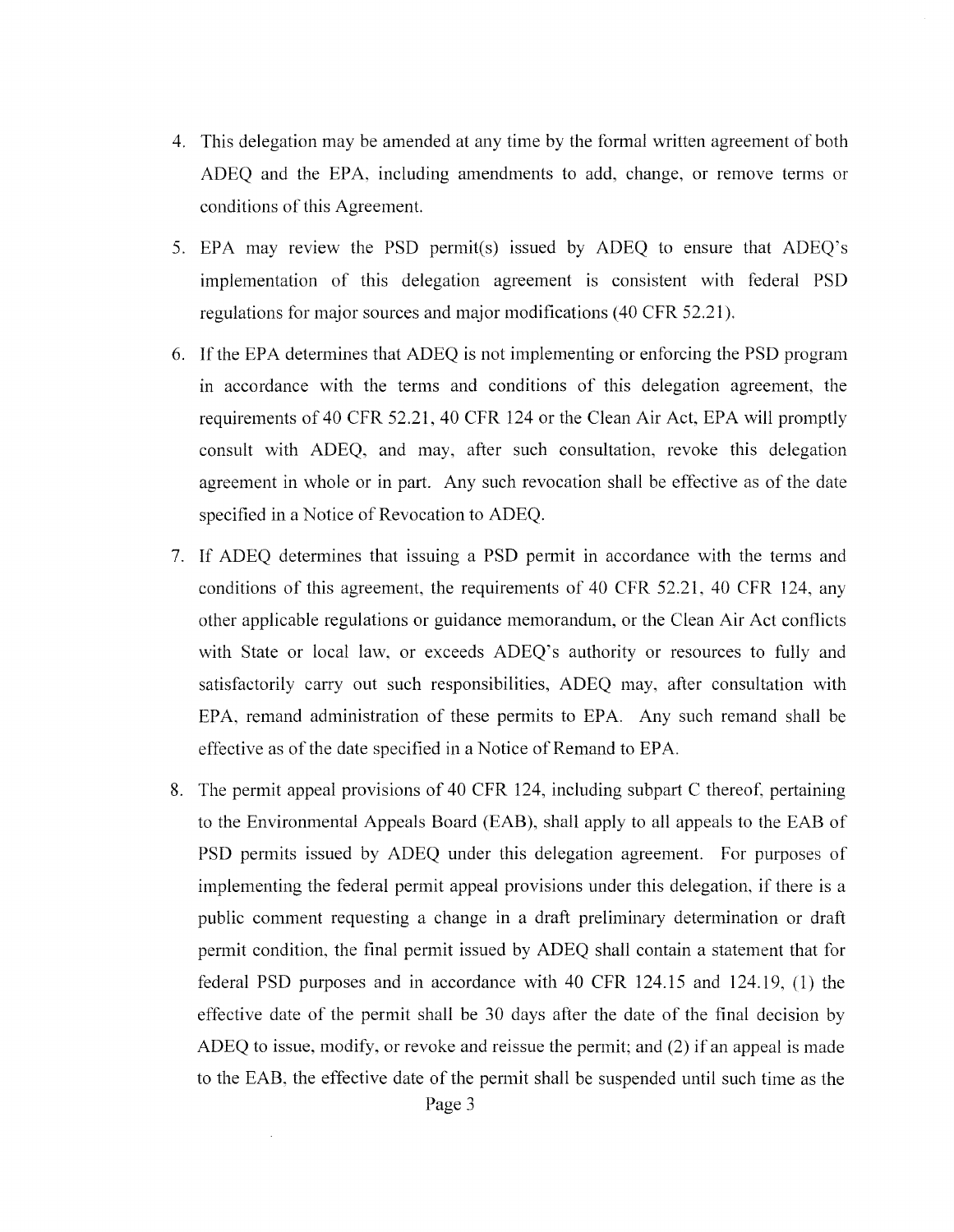appeal is resolved. Failure by ADEQ to comply with the terms of this paragraph shall render the subject permit invalid for PSD purposes.

## **V. Communications Between EPA and ADEQ**

ADEQ and EPA will use the following communication procedures:

- 1. ADEQ will forward to EPA copies of  $(1)$  the findings related to the PSD application, (2) the justification for ADEQ's preliminary determination, (3) the draft permit and (4) all public notices required by 40 CFR 124. Such copies shall be provided at or prior to the beginning of the public comment period for each PSD preliminary determination. Such preliminary determinations will include PSD permit modifications and amendments.
- 2. EPA will provide comments on preliminary GHG PSD determinations to ADEQ prior to the close of the public comment period.
- 3. Nothing in this Delegation Agreement shall be construed to limit EPA's authority to comment on or object to a permit based upon deficiencies relating to the implementation of GHG PSD requirements during the 45-day review period under title V of the Act.
- 4. ADEQ will forward to EPA copies of the final action on each PSD permit application at the time of issuance, as well as copies of substantive public comments.
- 5. ADEQ will send to EPA a copy of each PSD non-applicability determination that is based on a netting analysis, within 30 days of such determination, before public notice (when applicable), or before the permit is issued; whichever is earliest. All such determinations must be accompanied by a written justification.

## **VI. EPA Policies Applicable to PSD Review**

1. All PSD BACT determinations for GHGs will be based on a "top-down" BACT analysis. EPA will consider as deficient any BACT analysis that does not begin with the most stringent control options available for that source category. The BACT analysis should include, as appropriate, a review of the collateral economic, energy.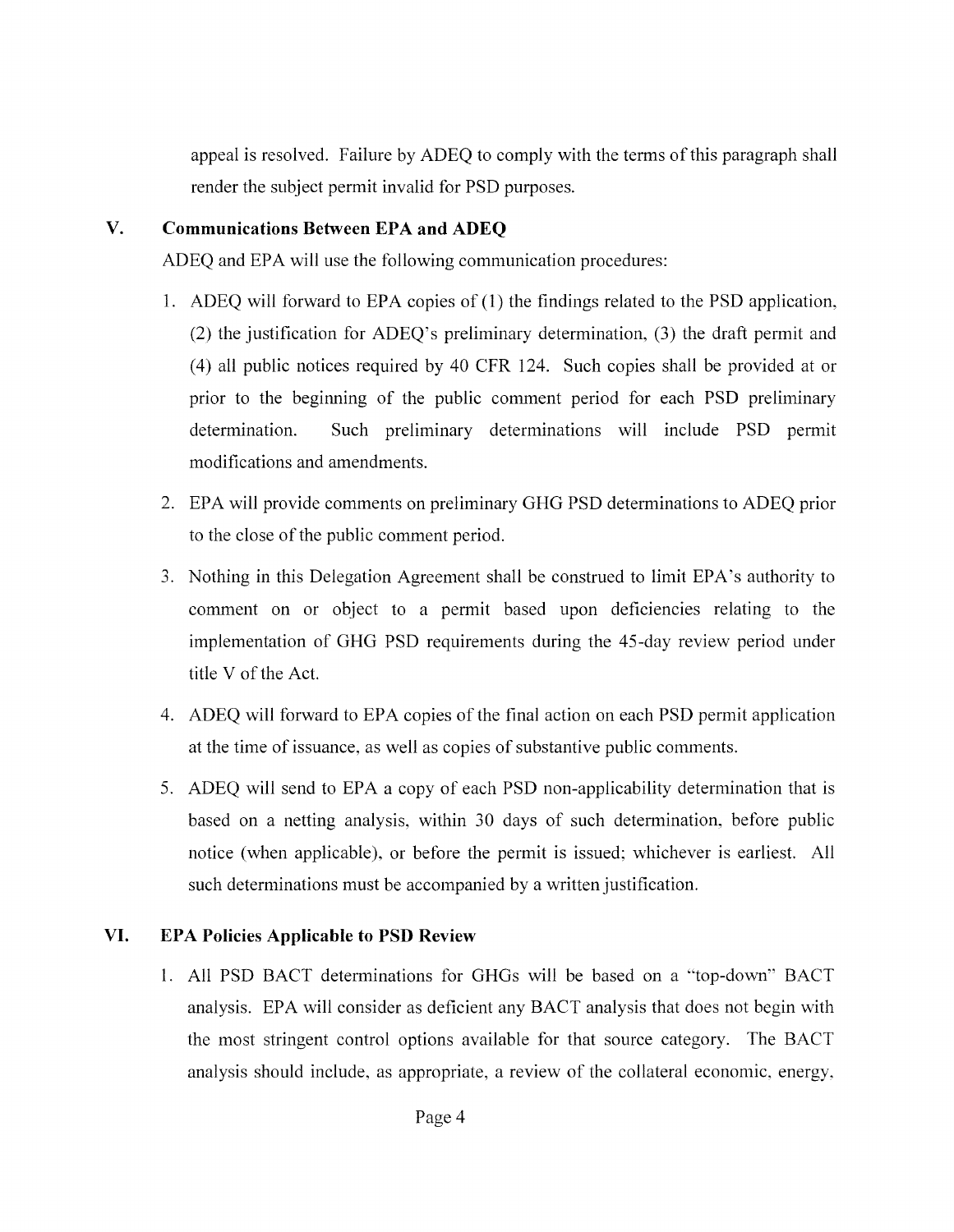and environmental impacts of the proposed control technologies, such as the toxic effects of unregulated pollutants.

- 2. ADEQ will consult with the appropriate Federal, State and local land use agencies prior to issuance of a PSD permit preliminary determination. Specifically, ADEQ shall:
	- a. Notify the appropriate Federal Land Manager (FLM) within 30 days of receipt of a PSD permit application. If the proposed project will potentially impact a Class I area, notify the appropriate Federal Land Manager (FLM) no later than 60 days prior to issuing a public notice for the project.
	- b. Consult with the appropriate State and local agencies primarily responsible for managing land use as provided in 40 CFR  $52.21(u)(2)(i)$  prior to making any preliminary or final determination under this Delegation Agreement.
- 3. a. In order to assist EPA in carrying out its non-delegable responsibilities, if any, under the Endangered Species Act (ESA), ADEQ shall:
	- 1. Ensure that, upon receipt of a PSD permit application, a copy is forwarded to EPA.
	- ii. Notify applicants of the potential need for consultation between EPA and FWS if the project may affect a federally-listed threatened or endangered species or the designated critical habitat of such species.
	- iii. Refrain from issuing a final PSD permit until EPA has notified ADEQ that EPA has satisfied its obligations, if any, under the ESA.
	- b. Upon receipt of a request for a status update by ADEQ and as otherwise deemed appropriate by EPA, EPA shall provide ADEQ with a status update on the ESA consultation. Appropriate times may include when EPA has (1) not received necessary information from the project applicant, (2) determined that the ESA consultation process will extend beyond the end of the public comment period on the PSD preliminary determination, (3) detennined that its ESA obligations are fulfilled, or (4) determined that new facts or circumstances require re-initiation of consultation before the final PSD permit can be issued.
	- c. Nothing in this paragraph alters EPA's obligations under the ESA.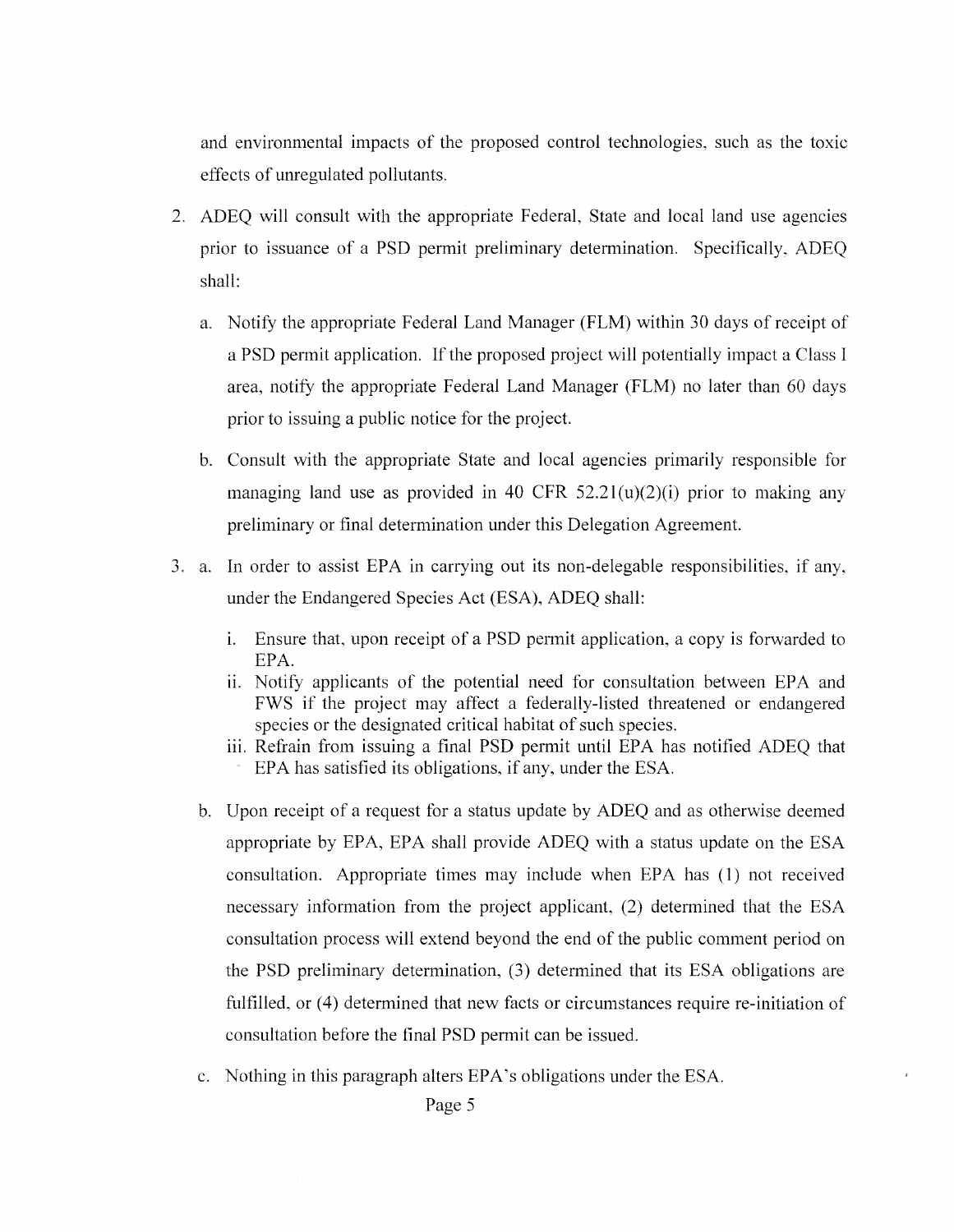## **VII. Permits Implementation**

- 1. ADEQ shall request and follow EPA guidance on any matter involving the interpretation of Sections 160-169 of the Clean Air Act or 40 CFR 52.21. relating to applicability determinations. PSD permit issuance and enforcement.
- 2. Nothing in this Delegation Agreement authorizes ADEQ to waive any applicable GHG PSD requirements.
- 3. PSD permits for new and modified sources of GHGs must include, as specified in Attachment A, appropriate provisions to ensure permit enforceability. Permit conditions shall, at a minimum, contain reporting requirements on initiation of construction, start-up. and source testing and continuous emissions monitoring systems (CEMS) (where applicable). In all cases where tests are required. the test methods shall be specified. In all cases where CEMS are required, appropriate testing and reporting requirements shall be included. Upset/breakdown and malfunction conditions shall be included in all pennits.
- 4. When any conditions of a PSD permit are incorporated into a Title V permit, ADEQ shall clearly identify PSD as the basis for those conditions.

# **VIII. Permit Enforcement**

- 1. The primary responsibility for enforcement of the PSD regulations rests with ADEQ. ADEQ will enforce the provisions of the PSD program except in those cases where ADEQ rules or policy are more stringent. In that case, ADEQ may elect to implement the more stringent requirements.
- 2. Nothing in this delegation agreement shall prohibit EPA from enforcing the PSD provisions of the Clean Air Act, 40 CFR 52.21 or any PSD permit issued by ADEQ pursuant to this agreement.
- 3. In the event that ADEQ is unwilling or unable to enforce a provision of this delegation agreement with respect to a source subject to the PSD regulations, ADEQ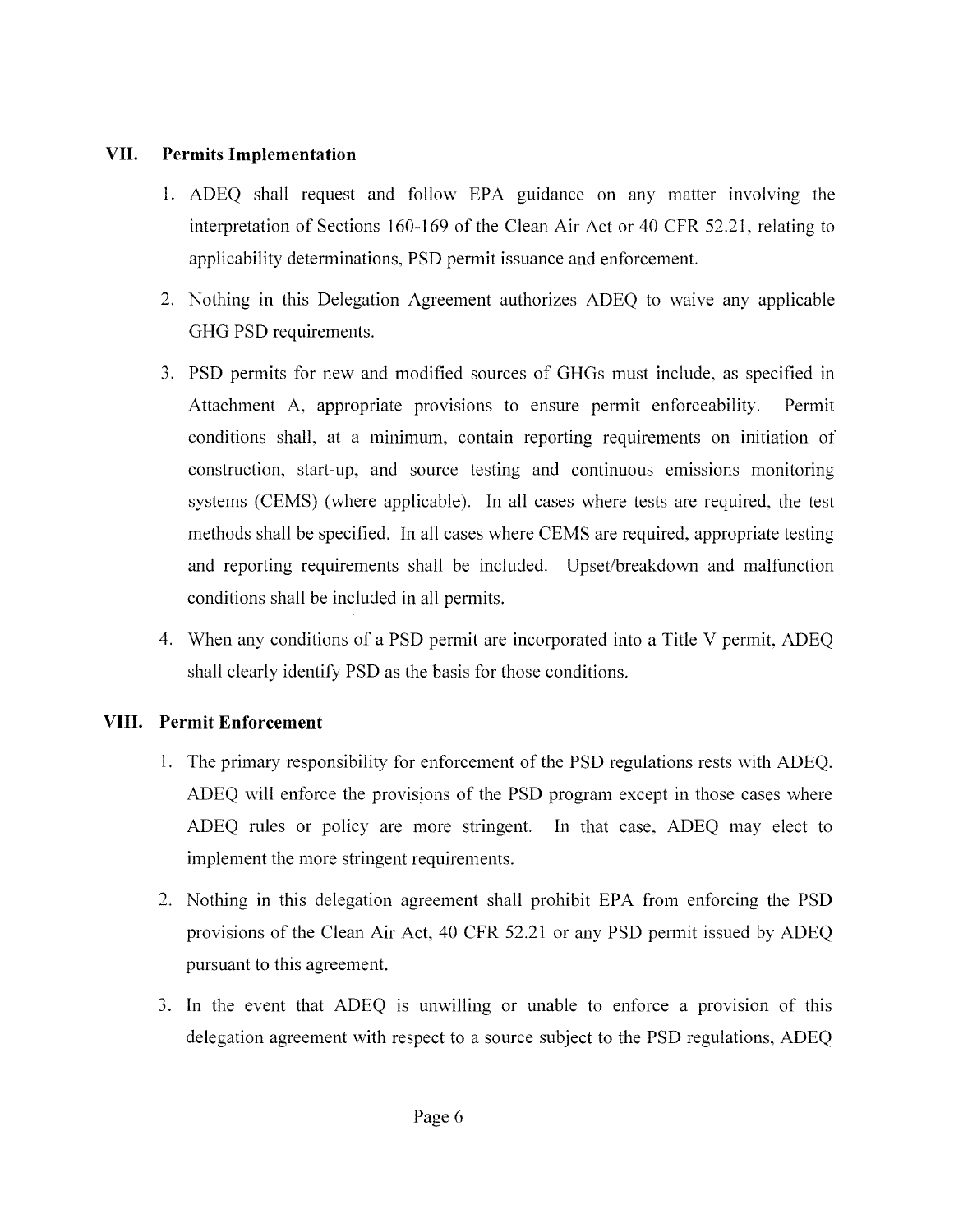will immediately notify the Air Division Director. Failure to notify the Air Division Director does not preclude EPA from exercising its enforcement authority.

March 7, 2011

Eric Massey

Air Quality Division Director Arizona Department of Environmental Quality

 $3/30/1$ Date

 $\bar{\alpha}$ 

Deborah Jordan Director, Air Division U.S. EPA, Region IX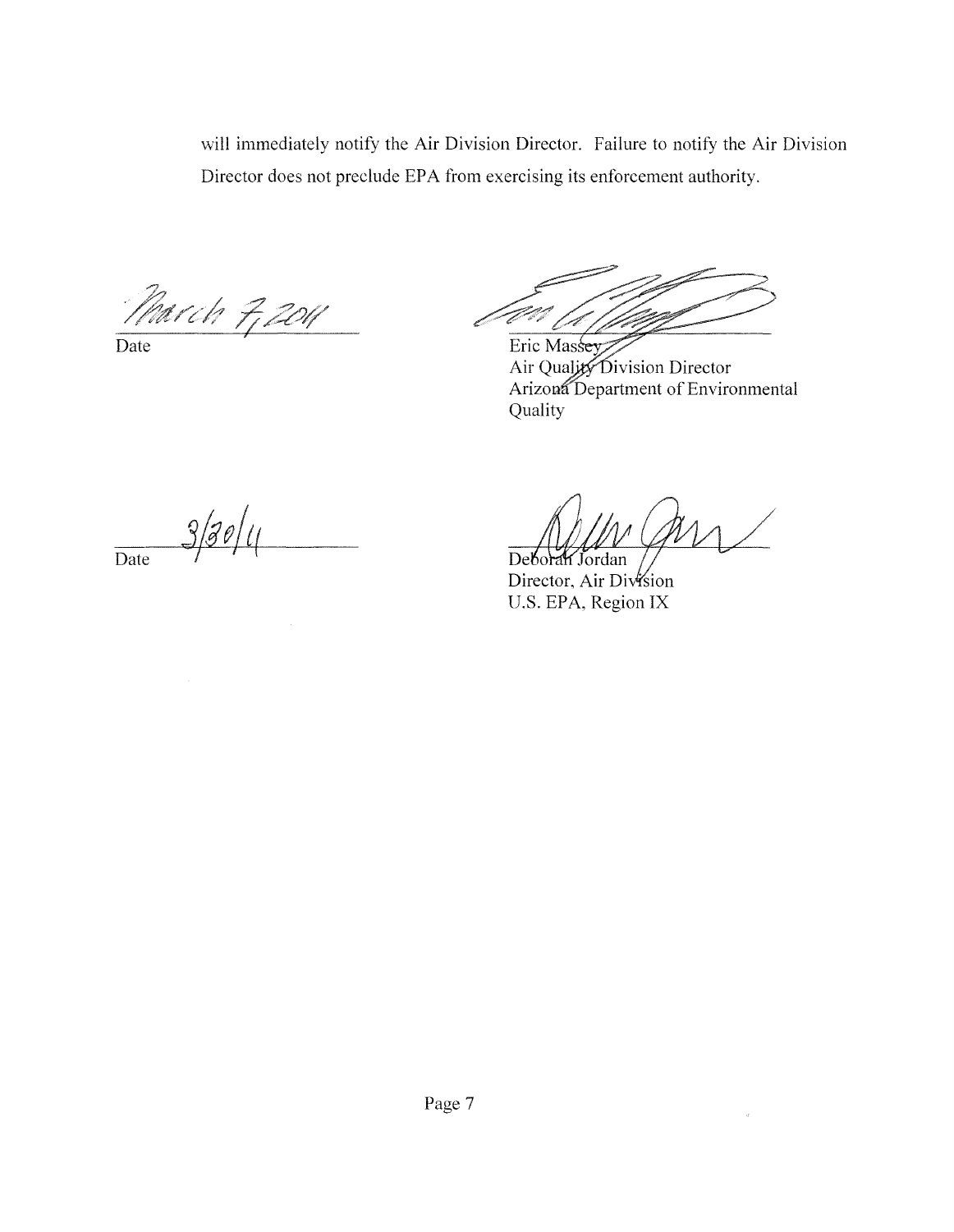# ATTACHMENT A

All PSD pennits for new and modified sources, where applicable, shall contain for GHGs:

- 1. Identification of all points of emission, both stack and fugitive.
- 2. Specification of a numerical emission limitation for each point of emission in terms of mass rate or concentration limitations or appropriate work practice standards. If emission testing based on a numerical emission limitation is infeasible, the permit may instead prescribe a design, operational, or equipment standard. Any pennits issued without numerical emission limitations must contain conditions which assure that the design characteristics or equipment will be properly maintained or that the operational conditions will be properly performed so as to continuously achieve the assumed degree of controL
- 3. Any operational limitations or factors which were the basis for the BACT analysis must be specified in the permit (e.g., hours of operation, materials processed which affect emissions, etc.).
- 4. Methods and frequency of determining continued compliance for each point of emission such as from the SIP or if the source is subject to New Source Performance Standards [NSPS] or National Emission Standards for Hazardous Air Pollutants [NESHAP] or explicitly identified if a reference method is not used.
- 5. Recordkeeping requirements that enable the agency to ascertain continued compliance. especially where factors such as hours of operation, throughput of materials. sulfur content of fuels, fuel usage, and type or quantity of materials processed are conditions of the permit.
- 6. A condition that the pennit will expire if construction is not commenced within eighteen (18) months or a shorter period.
- 7. A condition that the source is responsible for providing sampling and testing facilities at its own expense.
- 8. A condition that continuous emission monitoring systems (CEMS) will be used for enforcement purposes.
- 9. Reporting requirements which enable the agency to monitor the following:
	- (a) Progress of source construction including the date by which construction is completed; and